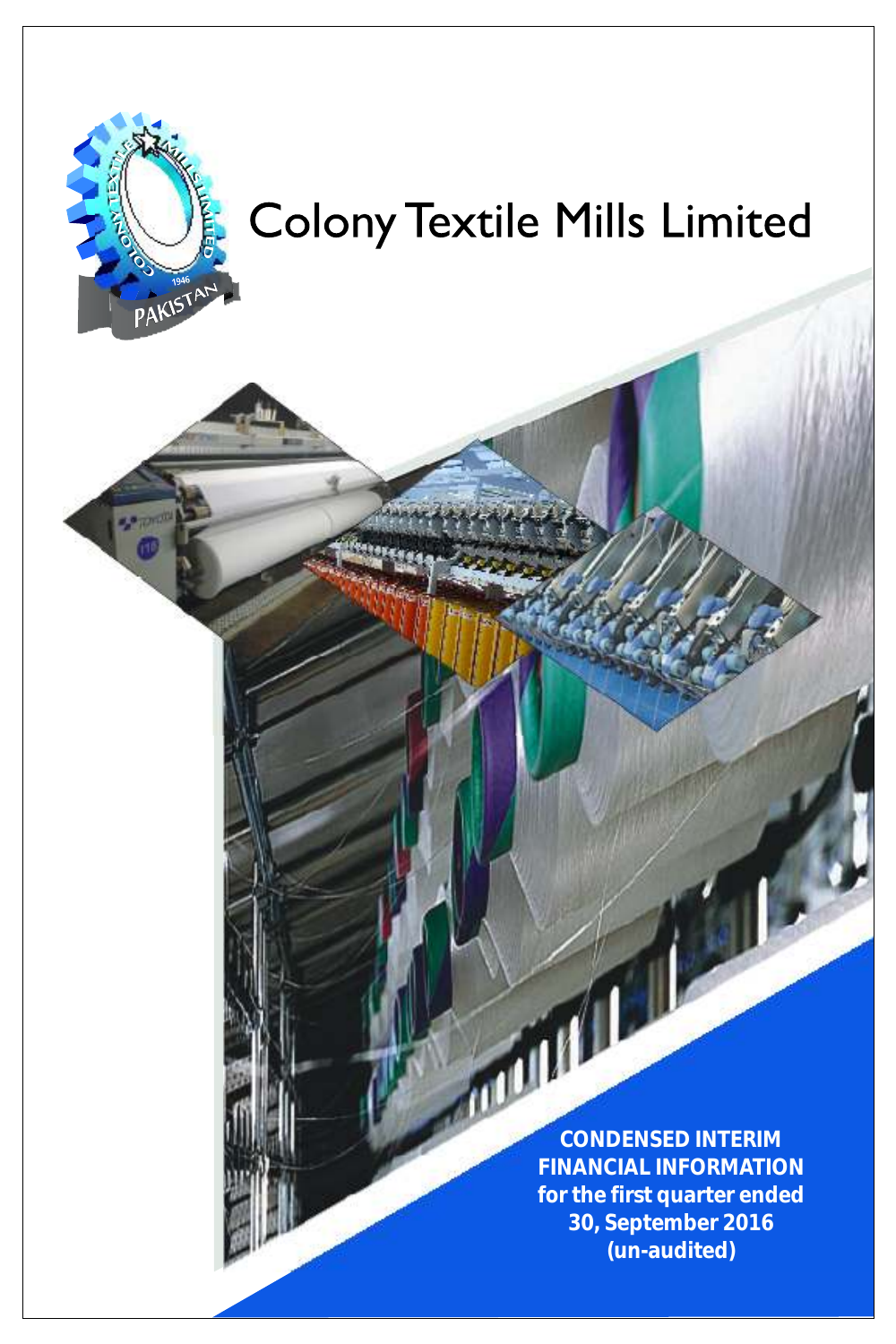

# **CONTENTS**

| Company Information                                  | $\overline{2}$ |
|------------------------------------------------------|----------------|
|                                                      |                |
| Directors' Review                                    | $\overline{4}$ |
|                                                      |                |
| Interim Condensed Balance Sheet                      | 5              |
|                                                      |                |
| Interim Condensed Profit and Loss Account            | 6              |
|                                                      |                |
| Interim Condensed Cash Flow Statement                | $\overline{7}$ |
|                                                      |                |
| Interim Condensed Statement of Changes in Equity     | 8              |
|                                                      |                |
| Notes to the Interim Condensed Financial Information | 9              |
|                                                      |                |
| م زر بور <sub>ٹ</sub>                                | 13             |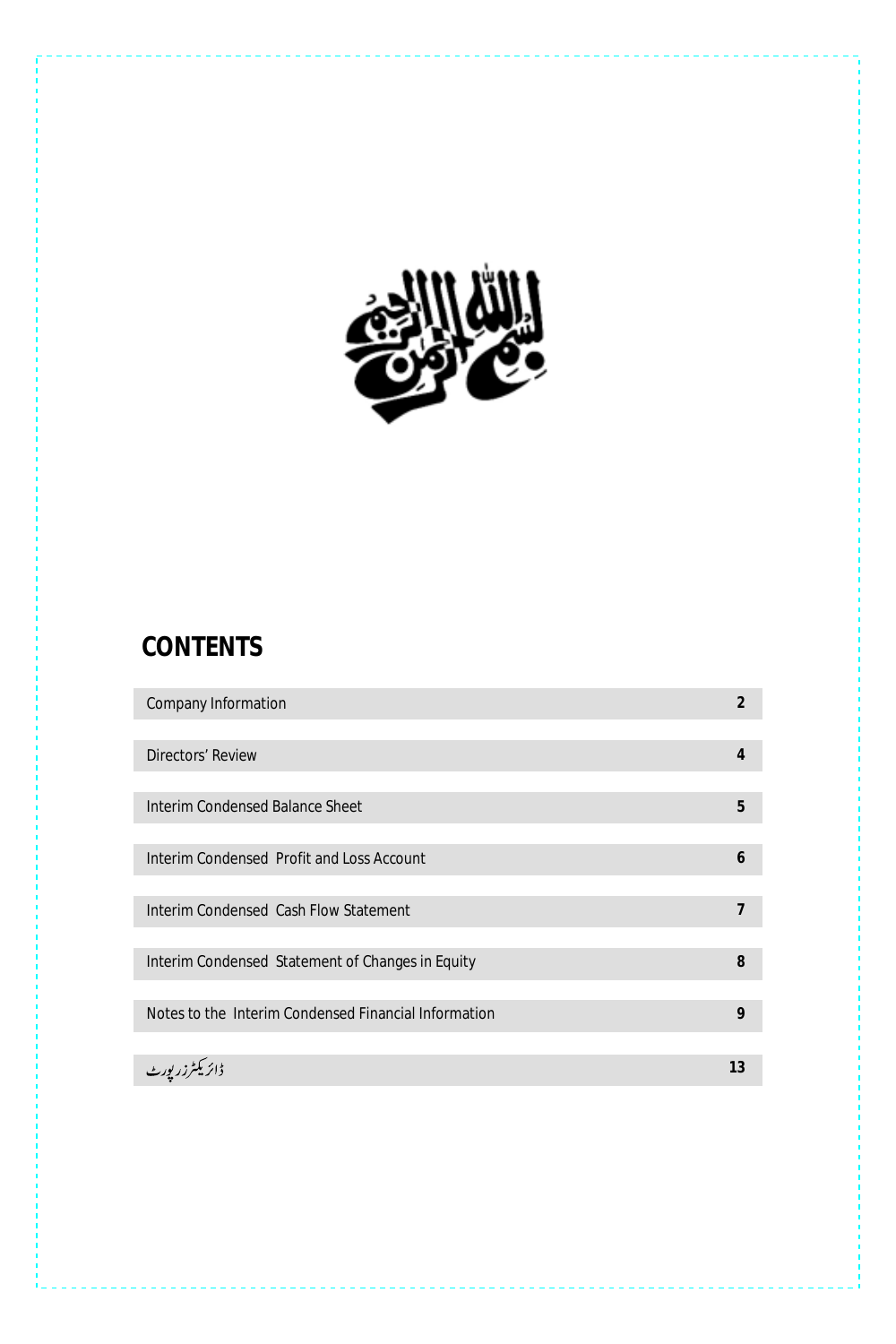# **COMPANY INFORMATION**

| <b>Board Of Directors</b>                                                                                                                                                                    |                                         |
|----------------------------------------------------------------------------------------------------------------------------------------------------------------------------------------------|-----------------------------------------|
| Mr. Mughis A. Sheikh<br>Mr. Fareed M. Sheikh<br>Mr. Muhammad Tariq<br>Mr. Muhammad Atta ullah Khan<br>Mr. Muhammad Ashraf Saif<br>Mr. Abdul Hakeem Khan Oasuria<br>Mr. Muhammad Ikram ul Haq | (Chairman)<br>(Chief Executive Officer) |
| <b>Board Committees</b><br><b>Audit Committee</b>                                                                                                                                            |                                         |
| Mr. Muhammad Ashraf Saif<br>Mr. Muhammad Atta ullah Khan<br>Mr. Abdul Hakeem Khan Oasuria                                                                                                    | (Chairman)                              |
| HR & Remuneration Committee                                                                                                                                                                  |                                         |
| Mr. Muhammad Ashraf Saif<br>Mr. Muhammad Ikram ul Hag<br>Mr. Abdul Hakeem Khan Oasuria                                                                                                       | (Chairman)                              |
| <b>Other Management Committees</b>                                                                                                                                                           |                                         |
| Executive Committee<br>Mr. Fareed M. Sheikh<br>Mr. Muhammad Tariq<br>Mr. Muhammad Atta ullah Khan                                                                                            | (Chairman)                              |
| <b>Technical Committee</b><br>Mr. Fareed M. Sheikh<br>Mr. Muhammad Tarig<br>Mr. Muhammad Azeem                                                                                               | (Chairman)                              |
| <b>Finance Committee</b><br>Mr. Fareed M. Sheikh<br>Mr. Atta Mohyuddin Khan<br>Mr. Bilal Ahmad Khan<br>Mr. Hammad Shakeel                                                                    | (Chairman)                              |
| Social Compliance & Human Resource<br>Mr. Fareed M. Sheikh<br>Mr. Muhammad Atta ullah Khan<br>Mr. Atta Mohyuddin Khan                                                                        | (Chairman)                              |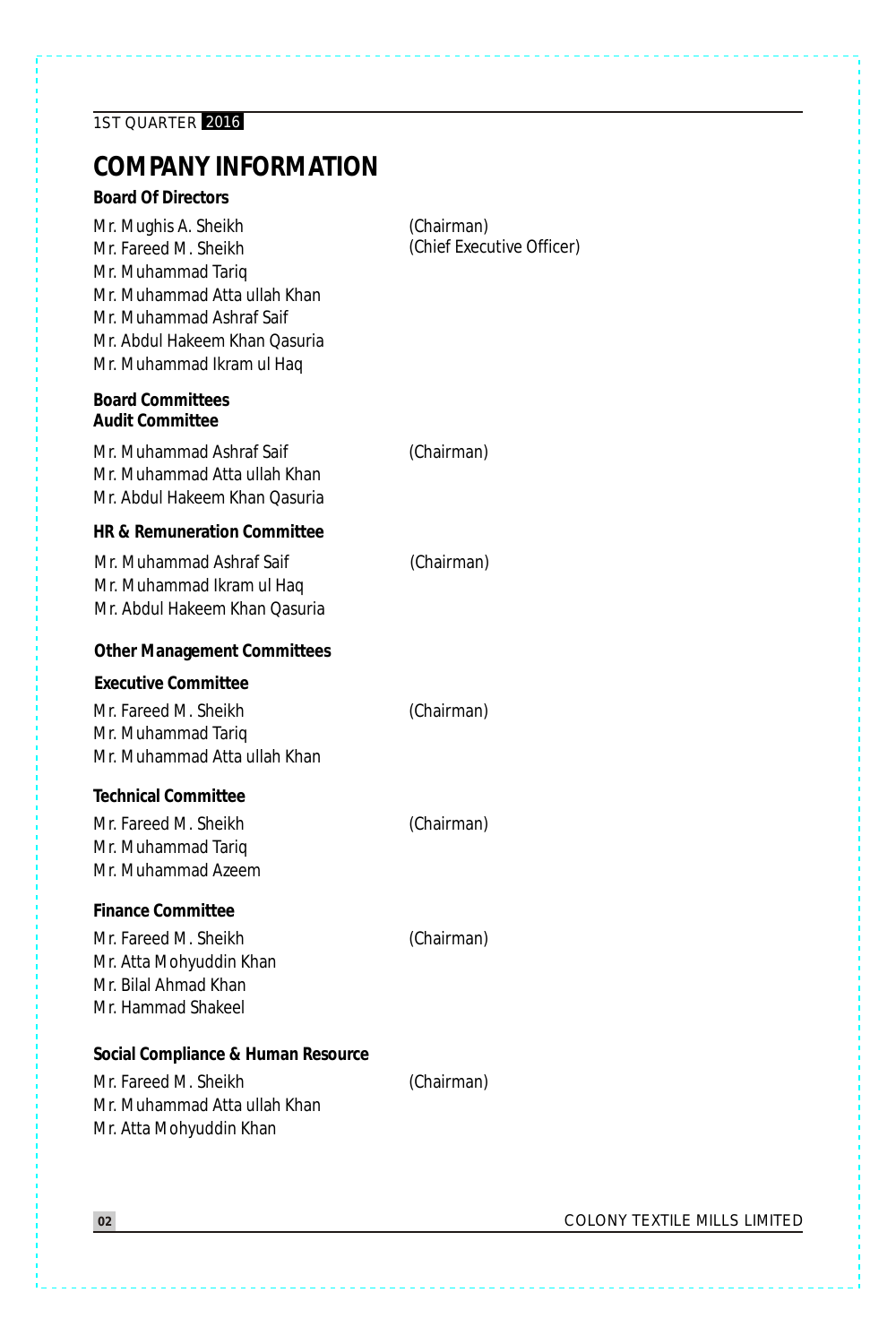**Chief Financial Officer** Mr. Atta Mohyuddin Khan

**Company Secretary** Mr. Muhammad Abid

**Auditors** Tariq Abdul Ghani Maqbool & Co. Chartered Accountants

**Legal Advisor HAIDERMOTABNR** Advocates and Corporate Counsel

**Registered Address**

M. Ismail Aiwan-e-Science Building 205 Ferozepur Road, Lahore-54600 Phone : 042-35758970-2 Fax : 042-35763247 Email : corporate@colonytextiles.com Website : www.colonytextiles.com

**Share Registrar** Hameed Majeed Associates (Pvt.) Limited HM House, 7 Bank Square Lahore. Phone: (042) 37235081-2, Fax: 042-37358817 Email : shares@hmaconsultants.com

**Bankers** Faysal Bank Limited Habib Bank Limited BankIslami Pakistan Limited Meezan Bank Limited National Bank of Pakistan Soneri Bank Limited Standard Chartered Bank (Pakistan) Limited Silk Bank Limited The Bank of Punjab United Bank Limited Summit Bank Limited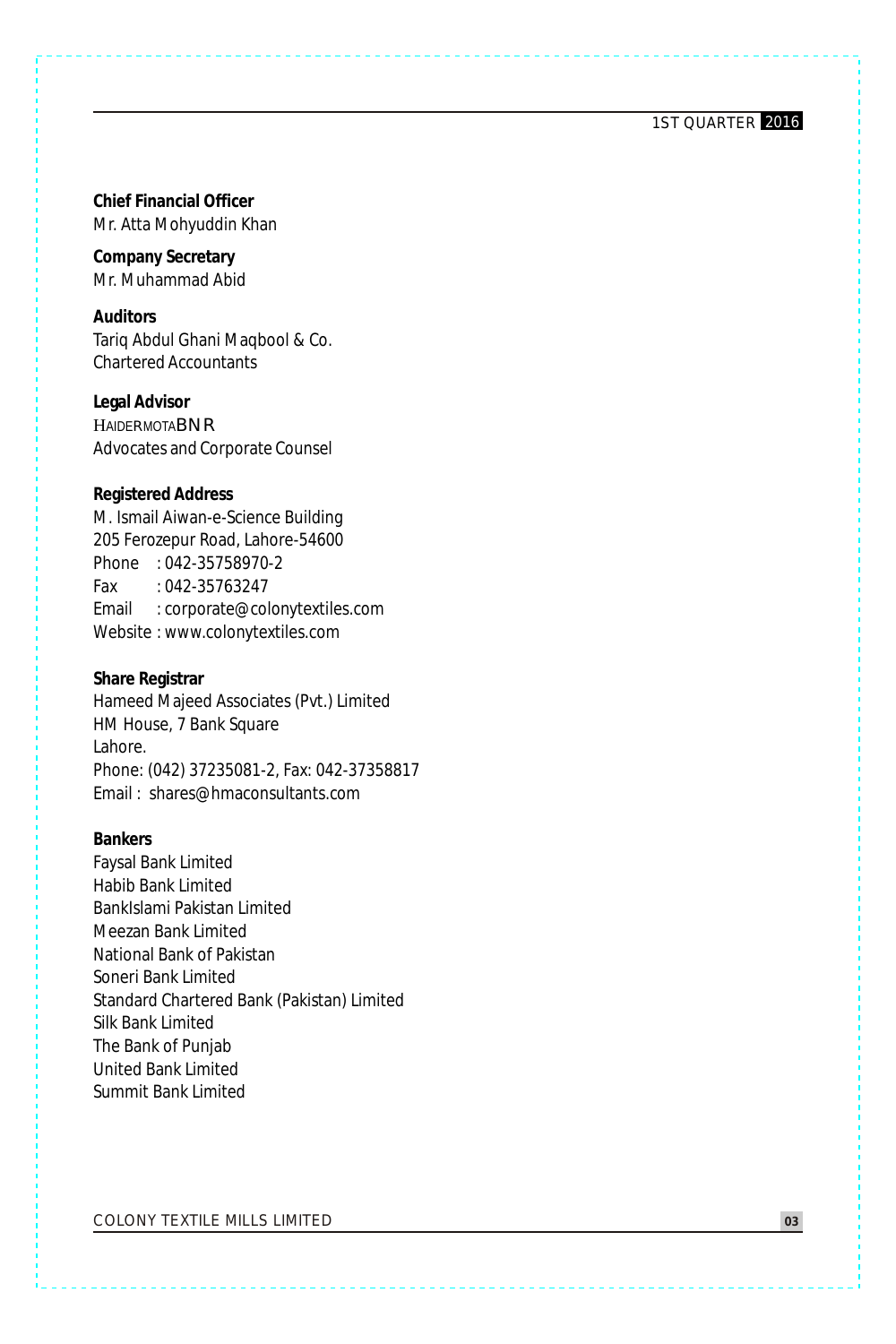## **DIRECTORS' REVIEW**

Dear Members,

The directors of the company are pleased to present the unaudited interim financial statements for the first quarter ended September 30, 2016.

The turnover of the first quarter has increased from Rs. 2,914 million to Rs. 3.387 million as compared with the corresponding period of last year. The gross profit of the period is Rs. 321 million (2015: Rs.101 million)and the net profit for the quarter is Rs. 0.9 million (2015: loss of Rs. 296 million).Earnings per share of the first quarter is Rs. 0.01 as compared with the net loss per share of Rs. 0.59 of corresponding quarter of last year.

Textile business remained depressed mainly on export venue due to internal and external factors. Economic indicators during the last two years have somewhat improved but the export trend has reversed. The continuing slide in overall exports both in value and quantity terms is an alarming sign for the country's economy. Although reduction in import bills due to reduced oil prices have partially off set huge negative impact on the aggregate balance of trade, but the government has failed to take on serious steps to curve its repercussions on macro-economic situation. Low demand, particularly of basic textiles from China and Europe has adversely affected financial results of the company. Lower cotton production by around 28 % has further aggravated the situation. Yarn and fabric prices remained depressed due to low demand in local and international markets. Reduced exports have been the major drag for the company. Earnest steps are needed from the government to reverse this negative trend. Reducing the ERF rate, zero rating of sales tax and assured supply of RLNG are some of encouraging recent steps. Nonetheless much more is needed to be done by the government to enhance exports of textiles and clothing sector.

We hope that our government would extend its support to industry in order to revive exports of the country which have fallen sharply since the start of financial year 2014. Measures such as rationalizing the currency exchange rates, zero rating of exports, lower the energy costs, providing uninterrupted supply of energy to industries, timely payment of sales tax, income tax and customs duty refund and lowering interest rates are required to improve the situation. We expect that long-awaited technology upgradation fund support would also be released during the financial year 2017.

We would like to place on record our deep appreciation for the efforts of executives and employees in these difficult and testing times.

**For and on behalf of the Board of Directors**

**Lahore October 31, 2016**

**Fareed M. Sheikh Chief Executive Officer**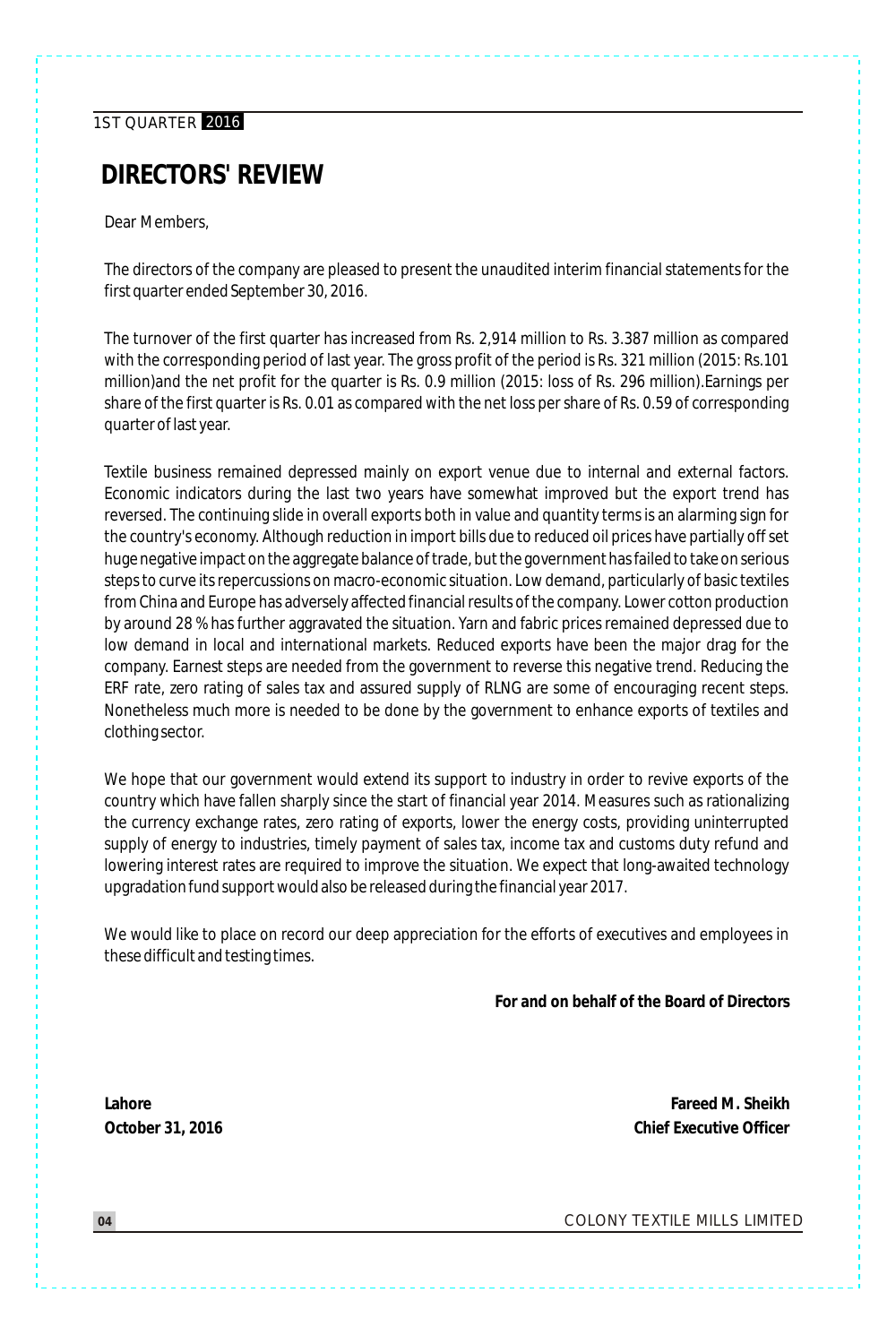# **INTERIM CONDENSED BALANCE SHEET**

**AS AT SEPTEMBER 30, 2016**

|                                                     |              | (Un-Audited)  | (Audited)    |
|-----------------------------------------------------|--------------|---------------|--------------|
|                                                     | <b>Notes</b> | September 30, | June 30,     |
| <b>EQUITY AND LIABILITIES</b>                       |              | 2016          | 2016         |
| SHARE CAPITAL AND RESERVES                          |              | Rupees "000"  | Rupees "000" |
| Issued, subscribed and paid up capital              | 4            | 4,980,100     | 4,980,100    |
| Reserve arising on amalgamation                     |              | 3,156,388     | 3,156,388    |
| <b>General Reserves</b>                             |              | 4,702         | 4,702        |
| Revenue Reserves                                    |              | (364,090)     | (364, 974)   |
| Surplus on remeasurement of investments             |              | 474           | 474          |
|                                                     |              | 7.777.574     | 7,776,690    |
| <b>Revaluation Surplus</b>                          |              | 12,644        |              |
| NON CURRENT LIABILITIES                             |              |               |              |
| Long term finances                                  | 5            | 7,104,006     | 7,223,207    |
| Directors' Subordinated Ioan                        |              | 120,000       | 120,000      |
| Liabilities against assets subject to finance lease |              | 43,565        | 32,371       |
| Deferred liabilities                                |              | 2,553,837     | 2,447,971    |
| <b>CURRENT LIABILITIES</b>                          |              | 9,821,408     | 9,823,549    |
| Trade and other payables                            |              | 1,702,266     | 1,993,536    |
| Short term borrowings                               |              | 4,299,006     | 4,302,009    |
| Accrued mark up                                     |              | 1,415,011     | 1,329,798    |
| Current portion of long term liabilities            |              | 1,585,360     | 1,456,685    |
| Provision for taxation                              |              | 71,734        | 37,862       |
|                                                     |              | 9,073,377     | 9,119,890    |
| CONTINGENCIES AND COMMITMENTS                       | 6            |               |              |
|                                                     |              | 26,685,003    | 26,720,129   |
| <b>ASSETS</b>                                       |              |               |              |
| <b>NON-CURRENT ASSETS</b>                           |              |               |              |
| Property, plant and equipment                       | 7            | 19,011,849    | 19,610,953   |
| Investment property                                 | 8            | 489,160       |              |
| Long term investments                               |              | 175,425       | 175,425      |
| Long term deposits                                  |              | 49,650        | 49,650       |
| <b>CURRENT ASSETS</b>                               |              | 19,726,084    | 19,836,028   |
| Stores, spares and loose tools                      |              | 256,140       | 213,718      |
| Stock in trade                                      |              | 5,076,340     | 5,184,692    |
| Trade debts                                         |              | 666,547       | 462,075      |
| Advances, deposits and other receivables            |              | 941,240       | 966,693      |
| Other financial assets                              |              | 38            | 38           |
| Cash and bank balances                              |              | 18,614        | 56,885       |
|                                                     |              | 6,958,919     | 6,884,101    |
|                                                     |              | 26,685,003    | 26,720,129   |

The annexed notes from 1 to 15 form an integral part of these financial statements.

| Chief Financial Officer      | Director | Chief Executive Officer |
|------------------------------|----------|-------------------------|
| COLONY TEXTILE MILLS LIMITED |          | 0 <sub>5</sub>          |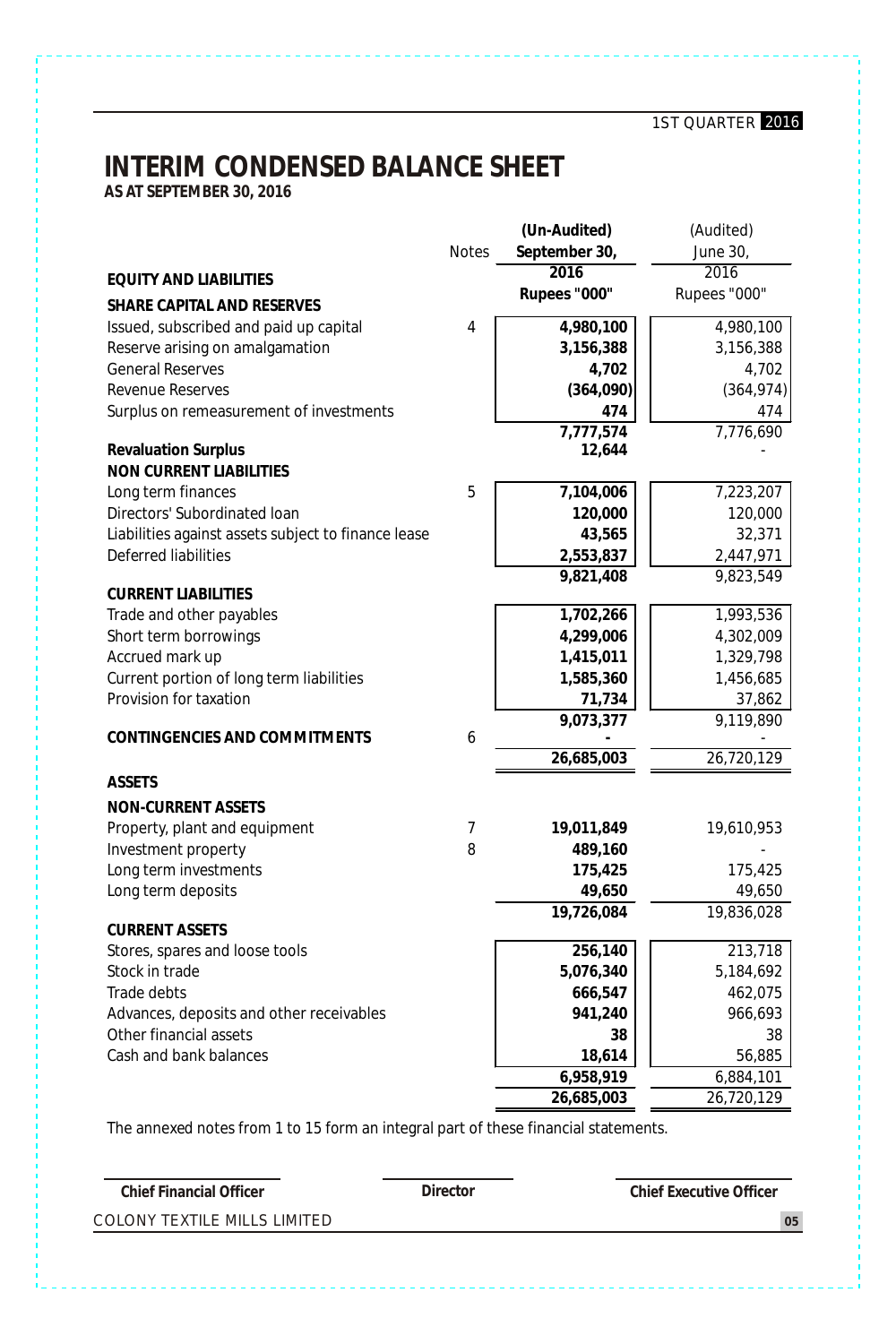#### **INTERIM CONDENSED PROFIT AND LOSS ACCOUNT FOR THE PERIOD ENDED SEPTEMBER 30, 2016**

**(Un-Audited)** (Un-Audited) Notes **September 30,** September 30, **2016** 2015 **Rupees "000"** Rupees "000" Sales-net **3,387,163** 2,913,694 Cost of sales 9 **3,066,661** 2,812,989 Gross profit **320,502** 100,705 Operating expenses: Distribution cost **47,157** 41,737 Administrative expenses **40,631** 38,752 **87,788** 80,489 Operating profit **232,714** 20,216 Finance cost **206,651** 288,817 **26,063** (268,601) Other income 10 **8,693** 1,743 Profit/(Loss) before tax **34,756** (266,858) Taxation 11 **33,872** 29,008 Profit/(Loss) after tax **884** (295,866) Earnings/(Loss) per share-basic and diluted **0.01** (0.59) **Other Comprehensive Income** Surplus on revaluation of fixed assets **12,644** Total Comprehensive Income **13,528** (295,866)

The notes from 1 to 15 form an integral part of these financial statements.

**Chief Financial Officer Director Chief Executive Officer**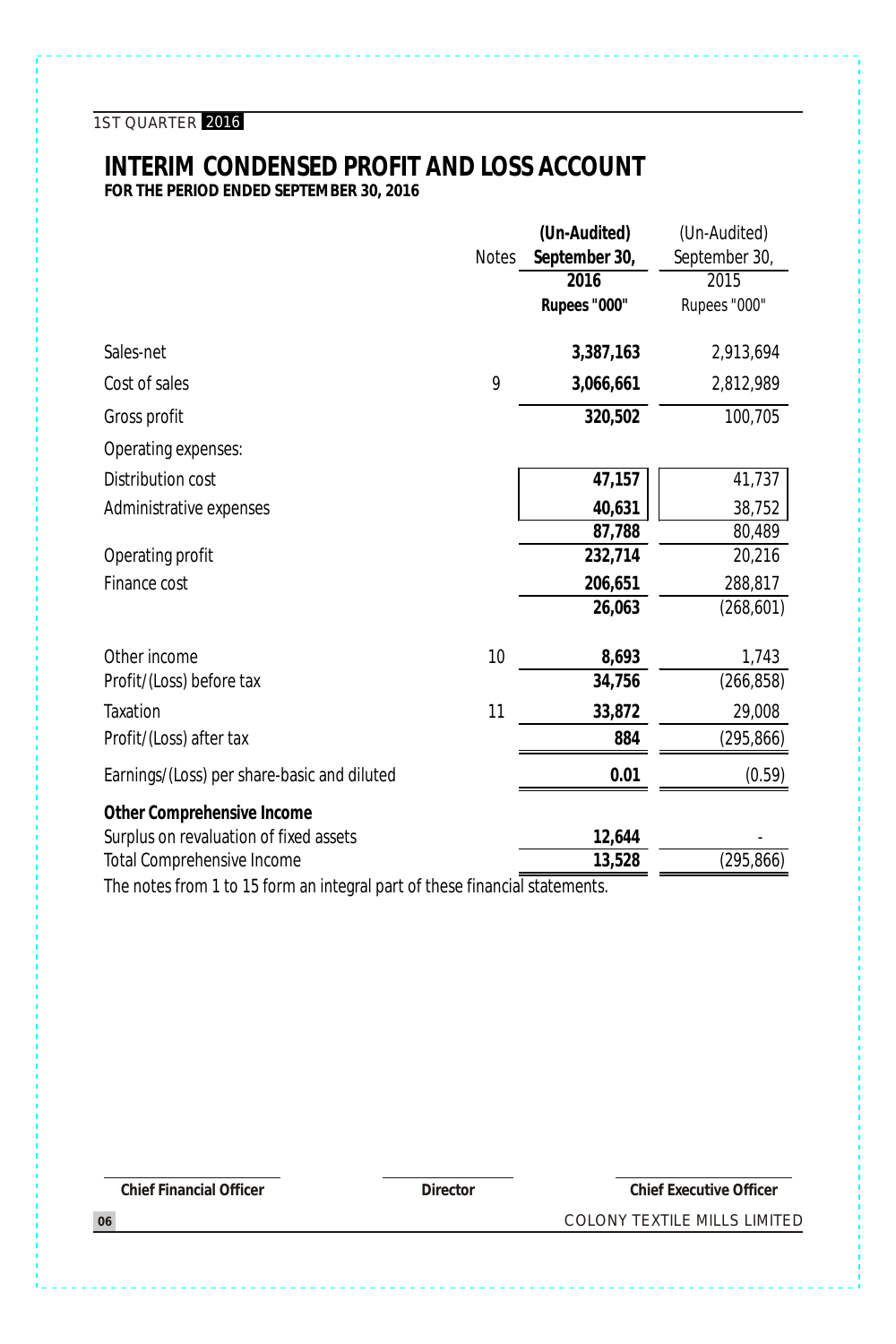# **INTERIM CONDENSED CASH FLOW STATEMENT**

**FOR THE PERIOD ENDED SEPTEMBER 30, 2016**

|                                                                       | Note | (Un-Audited)<br>September 30, | (Un-Audited)<br>September 30, |
|-----------------------------------------------------------------------|------|-------------------------------|-------------------------------|
|                                                                       |      | 2016                          | 2015                          |
|                                                                       |      | Rupees "000"                  | Rupees "000"                  |
| CASH FLOWS FROM OPERATING ACTIVITIES<br>Profit/(Loss) before taxation |      | 34,756                        | (266, 858)                    |
| Adjustments for:                                                      |      |                               |                               |
| Provision for gratuity                                                |      | 11,614                        | 9,232                         |
| Depreciation                                                          |      | 217,263                       | 220,104                       |
| Finance cost                                                          |      | 206,651                       | 288,817                       |
| Operating cash flows before working capital changes                   |      | 470.284                       | 251,295                       |
| (Increase)/decrease in current assets                                 |      |                               |                               |
| Stores, spares and loose tools                                        |      | (42, 422)                     | 2,939                         |
| Stock in trade                                                        |      | 108,352                       | 171,071                       |
| Trade debts                                                           |      | (204, 472)                    | (12, 120)                     |
| Advances, deposis an other receivables                                |      | 25,453                        | 37,643                        |
| Increase/(decrease) in current liabilities                            |      |                               |                               |
| Trade and other payables                                              |      | (247, 032)                    | (177, 883)                    |
|                                                                       |      | (360, 121)                    | 21,650                        |
| Cash generated from operating activities                              |      | 110,163                       | 272,945                       |
| Finance cost paid                                                     |      | (19, 911)                     | (50, 147)                     |
| Gratuity paid                                                         |      | (12, 864)                     | (10, 955)                     |
| Income tax paid                                                       |      | (13, 210)                     | (11, 175)                     |
|                                                                       |      | (45, 985)                     | (72,277)                      |
| Net cash generated from operating activities                          |      | 64,178                        | 200,668                       |
| CASH FLOWS FROM INVESTING ACTIVITIES                                  |      |                               |                               |
| Fixed capital expenditure                                             |      | (107, 549)                    | (100, 016)                    |
| Net cash used in investing activities                                 |      | (107, 549)                    | (100, 016)                    |
| CASH FLOWS FROM FINANCING ACTIVITIES                                  |      |                               |                               |
| Long term finances repaid                                             | 5    | (755)                         | (15, 570)                     |
| Lease rentals-Net                                                     |      | 8,858                         | (2,064)                       |
| Short term borrowings-net                                             |      | (3,003)                       | (105, 151)                    |
| Net cash used in financing activities                                 |      | 5,100                         | (122, 785)                    |
| Net cash decrease in cash and cash equivalents<br>during the period   |      | (38, 271)                     | (22, 133)                     |
| Cash and cash equivalents at the beginning of the period              |      | 56,885                        | 58,271                        |
| Cash and cash equivalents at the end of the period                    |      | 18,614                        | 36,138                        |

The annexed notes from 1 to 15 form an integral part of these financial statements.

**Chief Financial Officer Director Director Director Chief Executive Officer**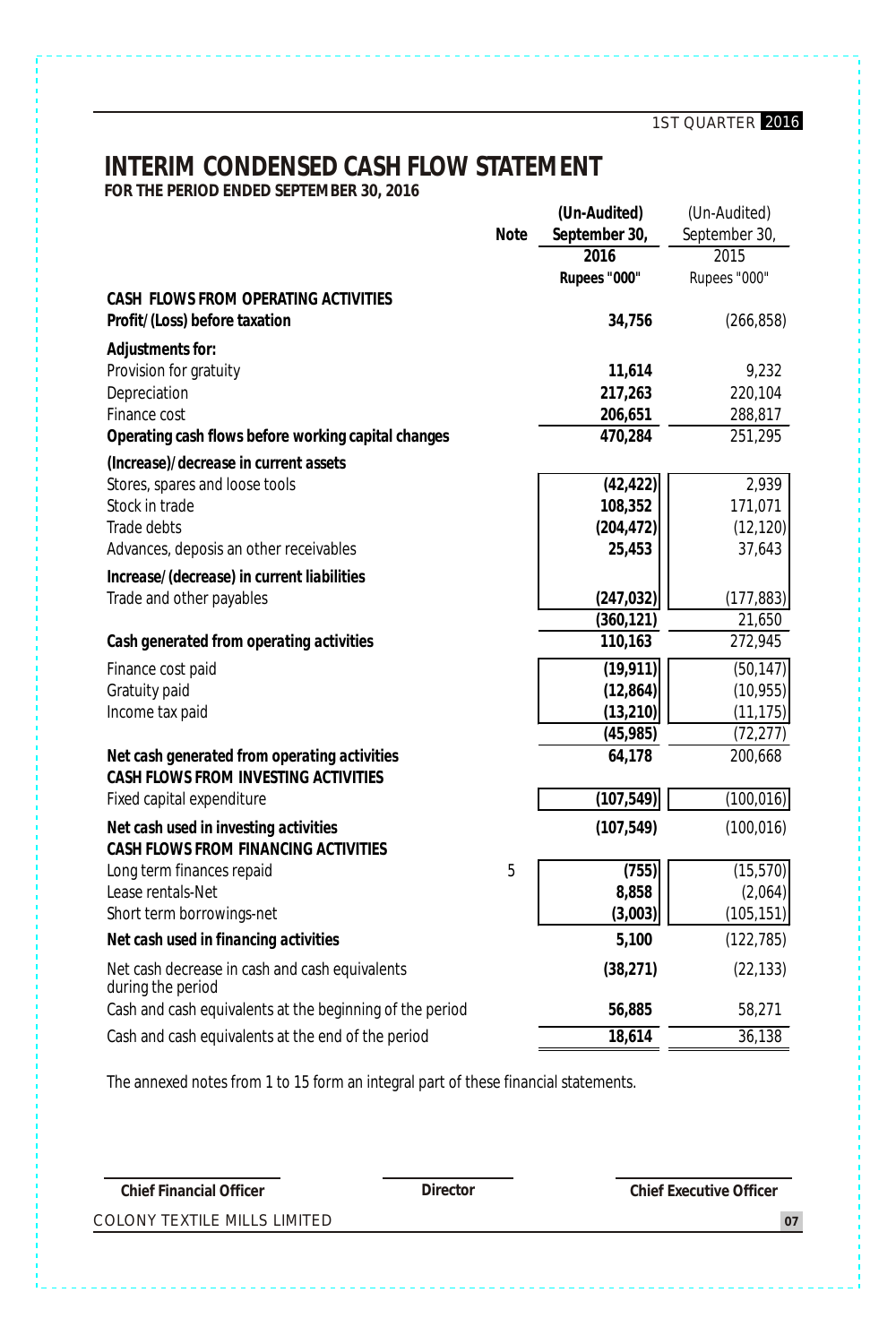### **INTERIM CONDENSED STATEMENT OF CHANGES IN EQUITY FOR THE PERIOD ENDED SEPTEMBER 30, 2016**

|                                  |               |                                    |                     | <b>RESERVES</b>                |                              |            |
|----------------------------------|---------------|------------------------------------|---------------------|--------------------------------|------------------------------|------------|
|                                  | Share capital | Reserve arising on<br>amalgamation | General<br>reserves | Unappropiated<br>profit/(loss) | Remeasurement<br>qain/(loss) | Total      |
|                                  |               |                                    |                     | .Rupees "000"                  |                              |            |
| Balance as on July 01, 2015      | 4,980,100     | 3.156.388                          | 4,702               | 525,711                        | 536                          | 8,667,437  |
| Loss for the period              |               |                                    |                     | (295, 866)                     |                              | (295, 866) |
| Balance as at September 30, 2015 | 4,980,100     | 3,156,388                          | 4,702               | 229,845                        | 536                          | 8,371,571  |
| Balance as on July 01, 2016      | 4,980,100     | 3,156,388                          | 4.702               | (364, 974)                     | 474                          | 7,776,690  |
| Profit for the period            |               |                                    |                     | 884                            |                              | 884        |
| Balance as at September 30, 2016 | 4,980,100     | 3,156,388                          | 4,702               | (364,090)                      | 474                          | 7,777,574  |

The annexed notes from 1 to 15 form an integral part of these financial statements.

**Chief Financial Officer Director Chief Executive Officer**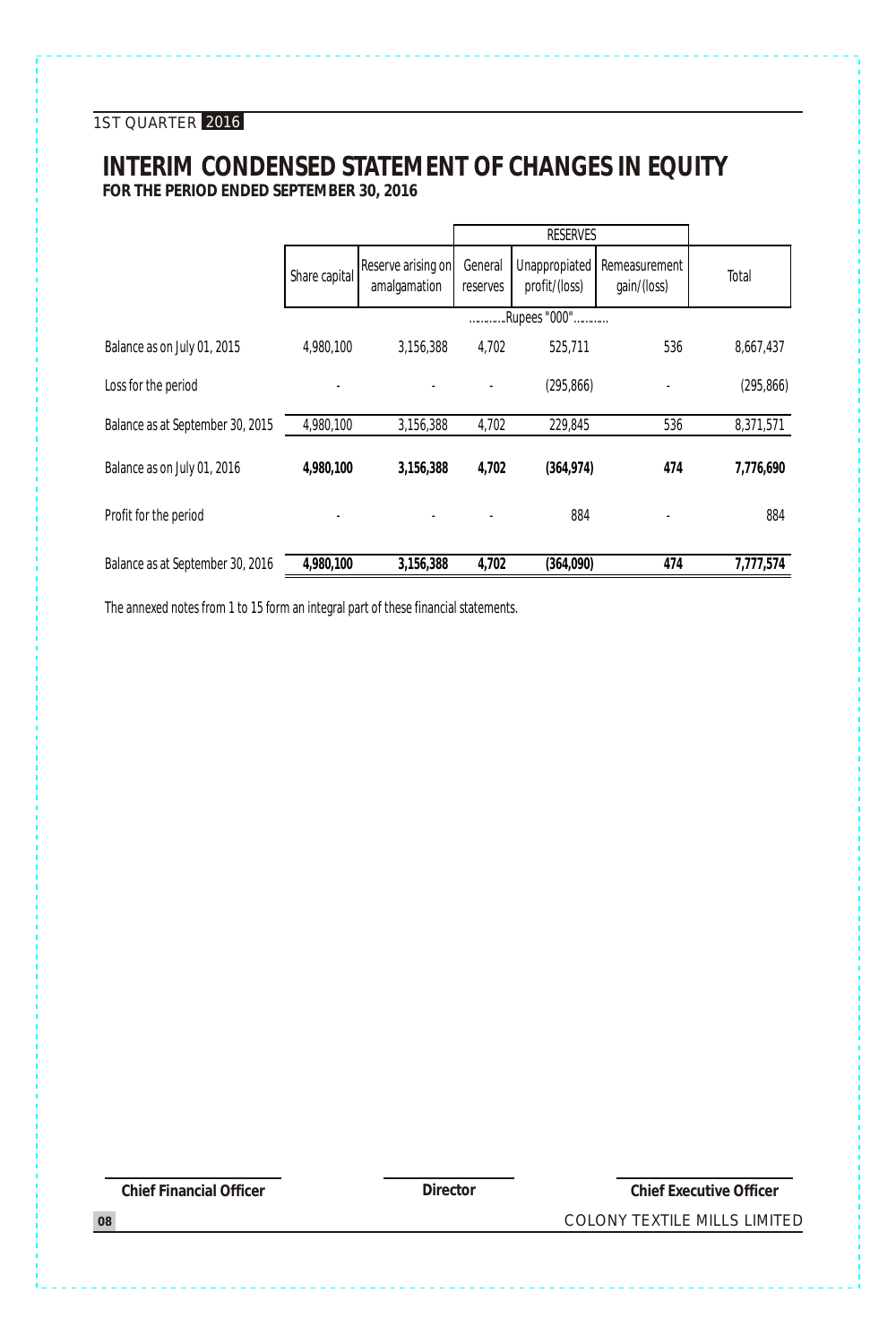# **SELECTED EXPLANATORY NOTES TO THE INTERIM CONDENSED FINANCIAL INFORMATION**

**FOR THE PERIOD ENDED SEPTEMBER 30, 2016**

#### **1. THE COMPANY AND ITS OPERATIONS**

Colony Textile Mills Limited is a public company limited by shares incorporated in Pakistan on January 12, 2011 under the provisions of the Companies Ordinance, 1984. The company is listed on Pakistan Stock Exchange Limited. The company's registered office is located at M. Ismail Aiwan-i-Science, Ferozpur Road, Lahore, Pakistan. The principal activity of the company is manufacturing and sale of yarn, fabrics, garments made ups and trading in real estate.

#### **2. BASIS OF PREPARATION OF ACCOUNTS**

These financial statements are unaudited and are being submitted to members as required under section 245 of the Companies Ordinance, 1984. These have been prepared in accordance with the International Accounting Standard 34 (Interim Financial Reporting) as applicable in Pakistan and notified by Securities and Exchange Commission of Pakistan (SECP).

#### **3. ACCOUNTING POLICIES AND SEASONALITY OF OPERATIONS**

3.1 The accounting policies and methods of computations adopted for the preparation of these accounts are the same as applied in the preparation of preceding annual published accounts of the company.

3.2 Some operations of the Company are very much seasonal in nature such as cotton purchase which depends upon the crop season. Effect of such operations are also reflected in these financial statements

| 2016<br>2016<br>Rupees "000"<br>Rupees "000"                                 |
|------------------------------------------------------------------------------|
|                                                                              |
|                                                                              |
|                                                                              |
| 185,000,000 (2015: 185,000,000 ordinary                                      |
| 1,850,000<br>1,850,000                                                       |
|                                                                              |
| (345,000,000 ordinary shares of Rs. 10 each)<br>3,450,000<br>3,450,000       |
| 5,300,000<br>5,300,000                                                       |
| 4.2 Issued, subscribed and paid up capital                                   |
|                                                                              |
| 200<br>200                                                                   |
| 497,989,959 fully paid ordinary shares of Rs. 10 each                        |
| issued to the shareholders of amalgamated entities<br>4,979,900<br>4.979.900 |
| 4,980,100<br>4,980,100                                                       |
| 20,000 ordinary shares of Rs. 10 each issued as                              |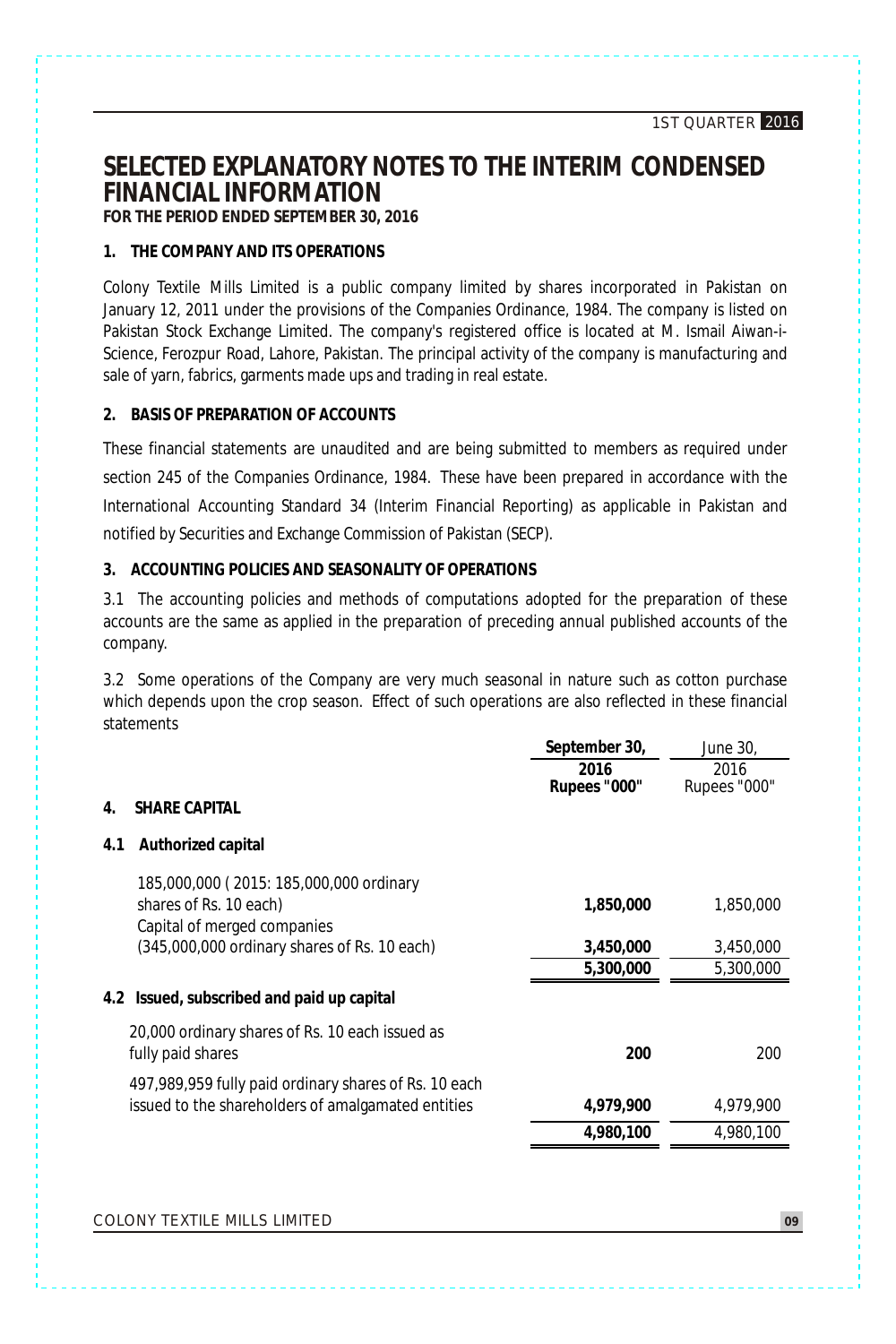|                                                                                                            | <b>Note</b> | September 30,  | June 30,     |
|------------------------------------------------------------------------------------------------------------|-------------|----------------|--------------|
|                                                                                                            |             | 2016           | 2016         |
| <b>LONG TERM FINANCES-Secured</b><br>5.                                                                    |             | Rupees "000"   | Rupees "000" |
|                                                                                                            |             |                |              |
| Opening balance                                                                                            |             | 8,645,241      | 8,753,303    |
| (Payments)/Adjustments made during the period-Net                                                          |             | (755)          | (108, 062)   |
|                                                                                                            |             | 8,644,486      | 8,645,241    |
| Less: current portion shown under current liabilities                                                      |             | (1,540,480)    | (1,422,034)  |
|                                                                                                            |             | 7,104,006      | 7,223,207    |
| CONTINGENCIES AND COMMITMENTS<br>6.                                                                        |             |                |              |
| The status of contingencies and commitments are almost same as described in the recent<br>annual accounts. |             |                |              |
| 7. PROPERTY, PLANT AND EQUIPMENT                                                                           |             |                |              |
| Operating fixed assets                                                                                     | 7.1         | 18,291,125     | 18,869,288   |
| Assets subject to finance lease                                                                            | 7.2         | 271,202        | 288,182      |
| Capital work in progress                                                                                   |             | 449,522        | 453,483      |
|                                                                                                            |             | 19,011,849     | 19,610,953   |
| 7.1 Operating fixed assets                                                                                 |             |                |              |
| Opening written down value                                                                                 |             | 18,869,288     | 18,810,017   |
| Add: Cost of additions during the period                                                                   | 7.1.1       | 111,510        | 912,102      |
|                                                                                                            |             | 18,980,798     | 19,722,119   |
| Less: Written down value of deletions during                                                               |             |                | 545          |
| the period<br>Less: Transferred to Investment Property                                                     |             | 310<br>476,516 |              |
|                                                                                                            |             | 18,503,972     | 19,721,574   |
| Less: Depreciation charged during the period                                                               |             | 212,847        | 852,286      |
|                                                                                                            |             | 18,291,125     | 18,869,288   |
| 7.1.1 Cost of additions during the period                                                                  |             |                |              |
| Building on free hold land                                                                                 |             |                | 739          |
| Plant and machinery                                                                                        |             | 76,498         | 107,185      |
| Factory tools & equipment                                                                                  |             | 5,513          | 100          |
| Furniture & fixture                                                                                        |             | 222            | 935          |
| Office and other equipment                                                                                 |             | 124            | 1,379        |
| <b>Vehicles</b>                                                                                            |             |                | 1,764        |
| <b>Transferred from CWIP</b>                                                                               |             | 16,589         | 800,000      |
|                                                                                                            |             | 98,946         | 912,102      |
| 7.2 Assets subject to finance lease                                                                        |             |                |              |
| Opening book value                                                                                         |             | 288,182        | 293,538      |
| Add: Additions during the period                                                                           |             | 12.564         | 9,583        |
| Less: Depreciation charged during the period                                                               |             | 4,416          | 14,939       |
|                                                                                                            |             | 271.202        | 288,182      |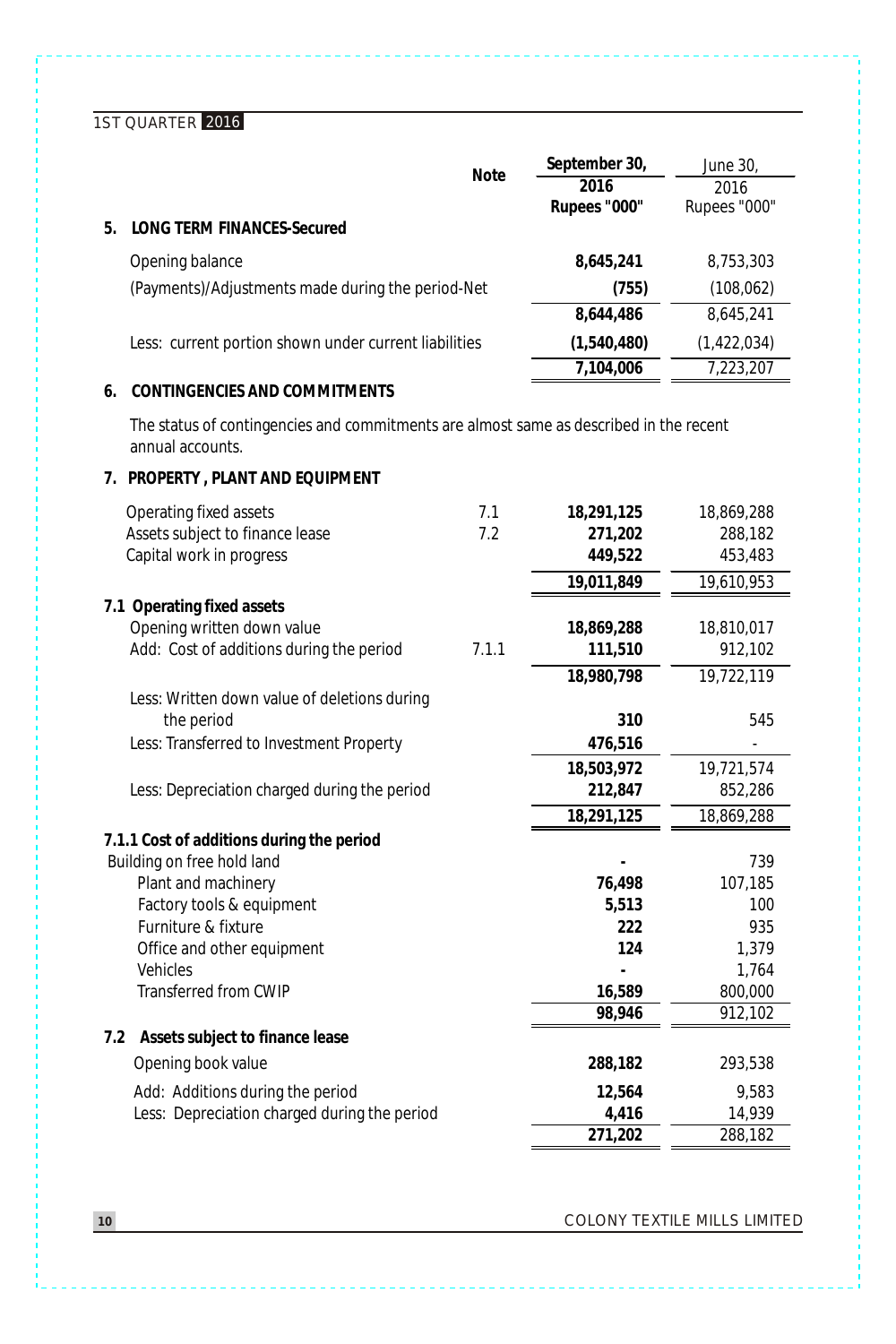**8.** This refers to the property related to spinning facility situated at Raiwind , that has been classified as investment property under IAS-40.The plant and equipment of spinning unit has been transferred to Multan<br>to achieve better economies of scale to achieve better economies of scale.

|                               | September 30, | September 30, |
|-------------------------------|---------------|---------------|
|                               | 2016          | 2015          |
|                               | Rupees "000"  | Rupees "000"  |
| 9.<br>COST OF SALES           |               |               |
| Raw material consumed         | 1,799,861     | 1,725,883     |
| Stores and spares consumed    | 143,495       | 143,274       |
| Salaries, wages and benefits  | 264,423       | 245,917       |
| Power and fuel                | 492,504       | 508,675       |
| Insurance                     | 13,639        | 7,146         |
| Depreciation                  | 213.655       | 216,504       |
| Other factory overheads       | 2,938         | 4,878         |
|                               | 2,930,515     | 2,852,277     |
| Adjustment of work in process |               |               |
| Opening                       | 436,792       | 414,652       |
| Closing                       | (399, 502)    | (411,502)     |
|                               | 37,290        | 3,150         |
| Cost of goods manufactured    | 2,967,805     | 2,855,427     |
| Adjustment of finished goods  |               |               |
| Opening                       | 3,808,156     | 3,713,376     |
| Closing                       | (3,709,300)   | (3, 755, 814) |
|                               | 98,856        | (42,438)      |
| Cost of goods sold            | 3,066,661     | 2,812,989     |

#### **10. OTHER INCOME**

Other income includes profit on bank deposits, exchange gains and rental income.

#### **11. PROVISION FOR TAXATION**

| Current-Minimum Taxation | 33.872 | 29.008 |
|--------------------------|--------|--------|
|                          | 33.872 | 29,008 |

#### **12. RELATED PARTY TRANSACTIONS**

Alltransactions involving related parties arising in the normal course of business are conducted at commercial terms and conditions.

|  | Contribution to Provident Fund Trust | 3.772 | 3,106 |
|--|--------------------------------------|-------|-------|
|--|--------------------------------------|-------|-------|

#### **13. SEGMENT INFORMATION**

13.1 The company has two reportable business segments. The following summary describes the operation in each of the company's reportable segments:

Spinning: Production of different qualities of yarn using cotton and man-made fibers. Weaving: Production of different qualities of greige fabric using cotton and man-made fibre yarn.

Transactions among the business segments are recorded at cost. Intersegment sales and purchases have been eliminated from the total.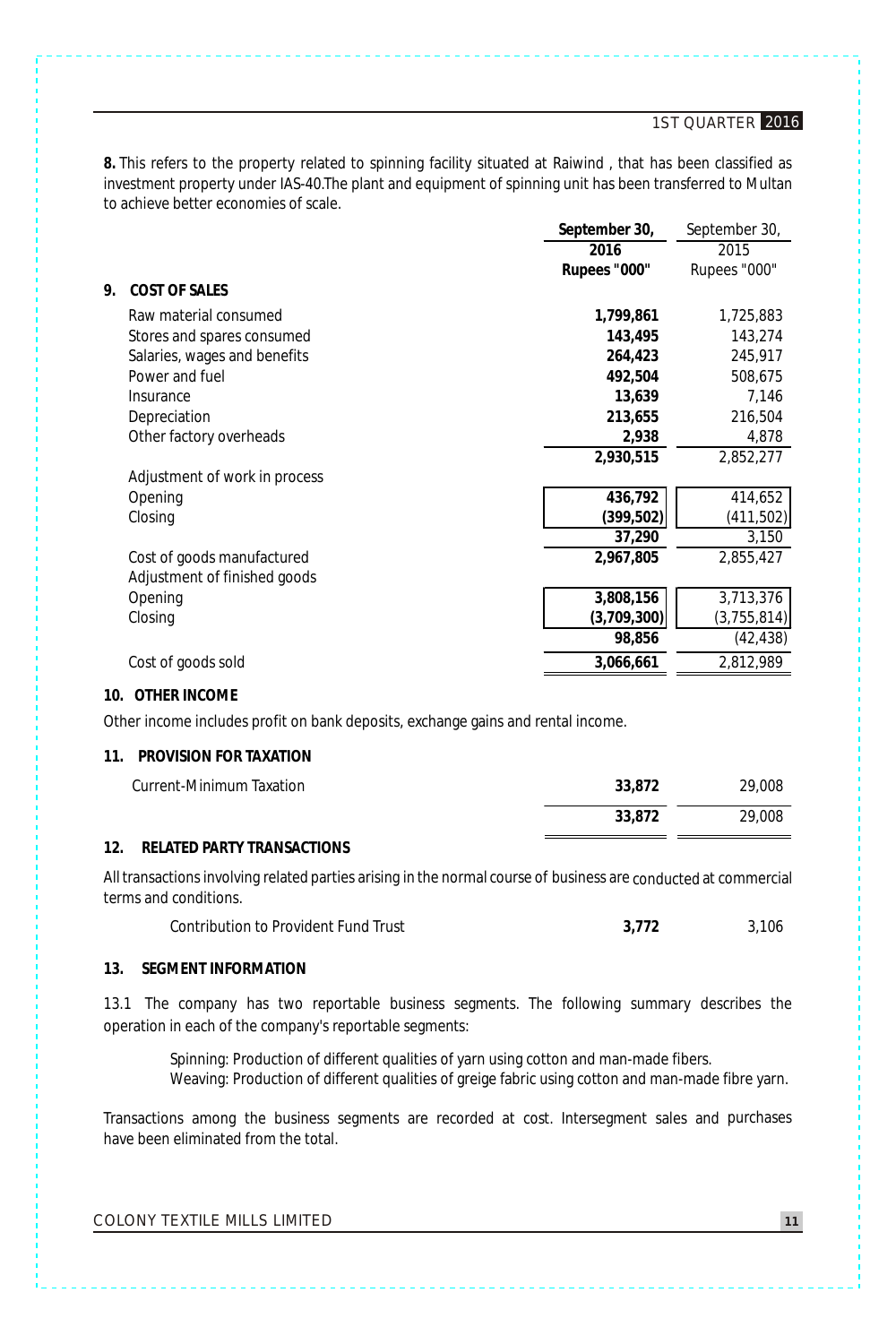| 13.2                                             | Spinning               |               | Weaving                     |           |               | Total-company          |
|--------------------------------------------------|------------------------|---------------|-----------------------------|-----------|---------------|------------------------|
|                                                  | September 30,          | September 30, | September 30, September 30, |           | September 30, | September 30,          |
|                                                  | 2016                   | 2015          | 2016                        | 2015      | 2016          | 2015                   |
|                                                  | -----Rupees (000)----- |               | -----Rupees (000)-----      |           |               | -----Rupees (000)----- |
|                                                  |                        |               |                             |           |               |                        |
| Sales:                                           |                        |               |                             |           |               |                        |
| <b>Total Sales</b>                               | 2,538,631              | 2,120,255     | 916,379                     | 816,349   | 3,455,010     | 2,936,604              |
| Inter segment                                    | (67, 847)              | (22, 910)     |                             |           | (67, 847)     | (22, 910)              |
| <b>External Sales</b>                            | 2,470,784              | 2,097,345     | 916,379                     | 816,349   | 3,387,163     | 2,913,694              |
| Cost of sales                                    | 2,257,879              | 2,007,717     | 808,782                     | 805,272   | 3,066,661     | 2,812,989              |
| Gross profit                                     | 212,905                | 89,628        | 107,597                     | 11,077    | 320,502       | 100,705                |
| Distribution cost                                | 31,645                 | 26,754        | 15,512                      | 14,983    | 47,157        | 41,737                 |
| Administration cost                              | 28,931                 | 26,829        | 11,700                      | 11,923    | 40,631        | 38,752                 |
|                                                  | 60,576                 | 53,583        | 27,212                      | 26,906    | 87,788        | 80,489                 |
|                                                  | 152,329                | 36,045        | 80,385                      | (15, 829) | 232,714       | 20,216                 |
| Finance cost                                     | 136,592                | 185,586       | 70,059                      | 103,231   | 206,651       | 288,817                |
|                                                  | 15,737                 | (149, 541)    | 10,326                      | (119,060) | 26,063        | (268, 601)             |
| Other operating charges                          |                        |               |                             |           |               |                        |
|                                                  | 15,737                 | (149, 541)    | 10,326                      | (119,060) | 26,063        | (268, 601)             |
| Unallocated income and expenses                  |                        |               |                             |           |               |                        |
| Other income                                     |                        |               |                             |           | 8,693         | 1,743                  |
| Profit/(Loss) before tax                         |                        |               |                             |           | 34,756        | (266, 858)             |
| Taxation                                         |                        |               |                             |           | 33,872        | 29,008                 |
| Profit/(Loss) after tax for the period           |                        |               |                             |           | 884           | (295, 866)             |
| Other comrehensive income:                       |                        |               |                             |           | 12,644        |                        |
| Total comrehensive income/ (loss) for the period |                        |               |                             |           | 13,528        | (295, 866)             |

#### **14. AUTHORIZATION FOR ISSUE**

These accounts have been approved and authorized for issue by the board of directors in its meeting held on October 31, 2016.

#### **15. GENERAL**

Figures have been rounded off to the nearest thousand rupees.

**Chief Financial Officer Director Chief Executive Officer**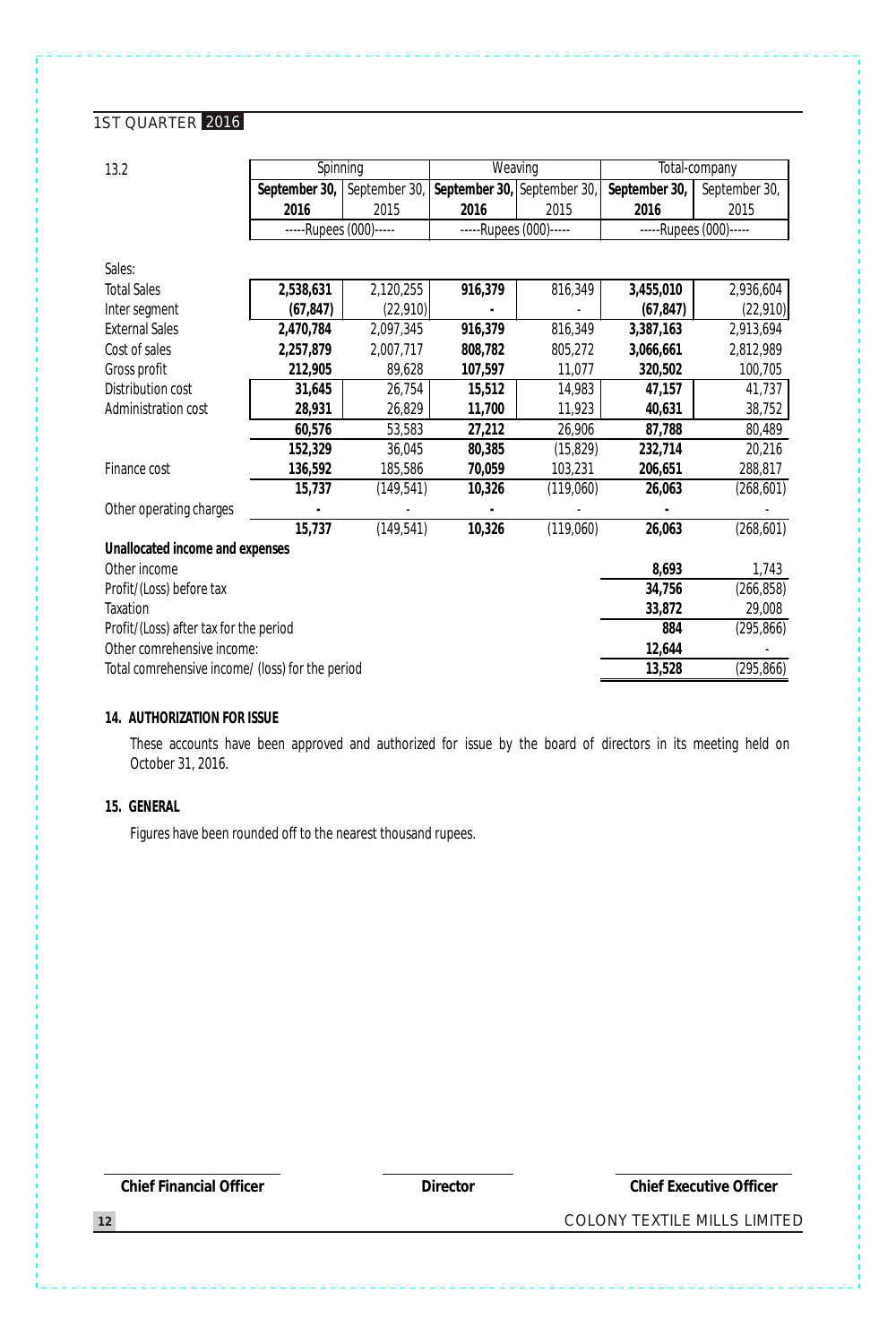# ڈائریکٹرزر یورٹ

سىمپىنى كەۋائۇ يېشران بخۇشى كېيلىپ مان تقتىپە 30 مىتېبر 2016 ەڭ قىيرتىقى شەھەلى ھىلابات يىقى كىرە ھەجن بە

يجل سدماى كاروبارى قجم يجصل سال فى إتماسه، أقات مقاليل مع برنغ 2,914 ليين رويدت برَّه كر 3,387 ملين رويد بوتوليات ساس مدسنا خاصة معنافع مبينغ21 كيس روپ (101:2015 كيس روپ) جيكہ توانس منافع 0.90 تيس روپے (2015: غالس نقصان 298 طين روپ) ہے۔منافع في تصل 0.01 دوپے ہے جو کہ پیکلے مال إی سدمائی شرا 0.59 دوپے فی حصص تحصا تاتھا۔

نیکنٹائل کا کاروبار برآمدات میں اندرو ٹی اور بیروٹی عواض کی دہب ہے ایک پی اس کی استعاشی اسٹار کے کہ حد تک ایم رہے ہیں بجکہ برآمدات میں کی کارتھان غالب ہے۔ برآ مدات میں فھراور مالیات میں سلسل حاری گراوٹ کلی معیشت کے لینئے قطر پاک عدامت ہے۔اگر جہ تیل کی تھوں میں کمی کی ہیر ے درآمدی فن میں کی لئے بھوتی تھارٹی نواز لا میں جزوی طور پر پنتی (شریفتین) سے ناجھ کھوتی سے میں اس میں اہم کی کرنے ہیں میں اقدامات کرنے سے قاصر ہے۔ چین اور نورپ کیا طرف سے ٹیکسٹاگل کی بنیاد کی مصنوعات کی طلب جو کچی نے کمپٹی کے مال کی کچھ کرکھتا ہے۔ کیاس کی بیداوار جیں تقریہٗ 28 فیصد کی نے معورتھال کو میں پلاڑ دیا ہے۔ متنامی اور جین لائوامی طلب میں کی بیٹھان کے انتخابی میں فیصول کے بیٹ کی میں اس میں کی ئىپنى كەكارە بەركىيىناتر كەردى سەيدىننى رتان كۆنمىكەپ كىيىنىشلىغاندىكى تارەپ كى اشدىغىرورىتە ہے، برائدى كى قرىسل (ERF) كى شرخ مىسكى بىلغا كى شرح رسلزتھس اور مائع قدرتی گیس کی فراہمی کے موجود واقدامات هنعت کے لیئے حوصلہ اقواء ہیں یا ساسپ کے علاوہ نئیسٹاکر هنعت اور کیزے کی برآ بدات یز عباقے کے لیے متر پر تیکو پتی اقدامات کی اشد ضرورت ہے۔

ئلگی: ماکہ پی صنعت جوکہ سال 2014 کے تھا نہ سے پری طرح کراوٹ میں ہے جس میں بہتری کے لیے تعویمی اقدامات کا انتظار ہے کہ ٹن ٹی شرح تبادلہ، ہلائیکس یرآمدات، نوانائی کےاشراحات میں کی بسنعنوں کے لیے واقعنی والائی کی فراہمی، پر وقت پلزٹیکس اور سلم ڈیوٹی کی دائیں ادایشیاں اورشرح سود میں کی صورتھال کو پہنز کرتے گئے ہے شروری ہیں۔ جماد بیڈ کرتے ہیں کھڑھیدراز ہے زیر انڈا کیکنالورٹی اپنے اپنے پہندرت فنڈ مالی سال 2017ء کے دوران جارتی کر دياجات كاكمه

جمهون منشكل حالات میش انتیكر یکوترا ورونگر مار زشت کی کاوشول کا تهدد ل سے شکر کرتے ار ہیں۔

منجانب بورڈ

فريدا يم فخ چف انگریکوآفیسر لابور: 31 أكتوبر 2016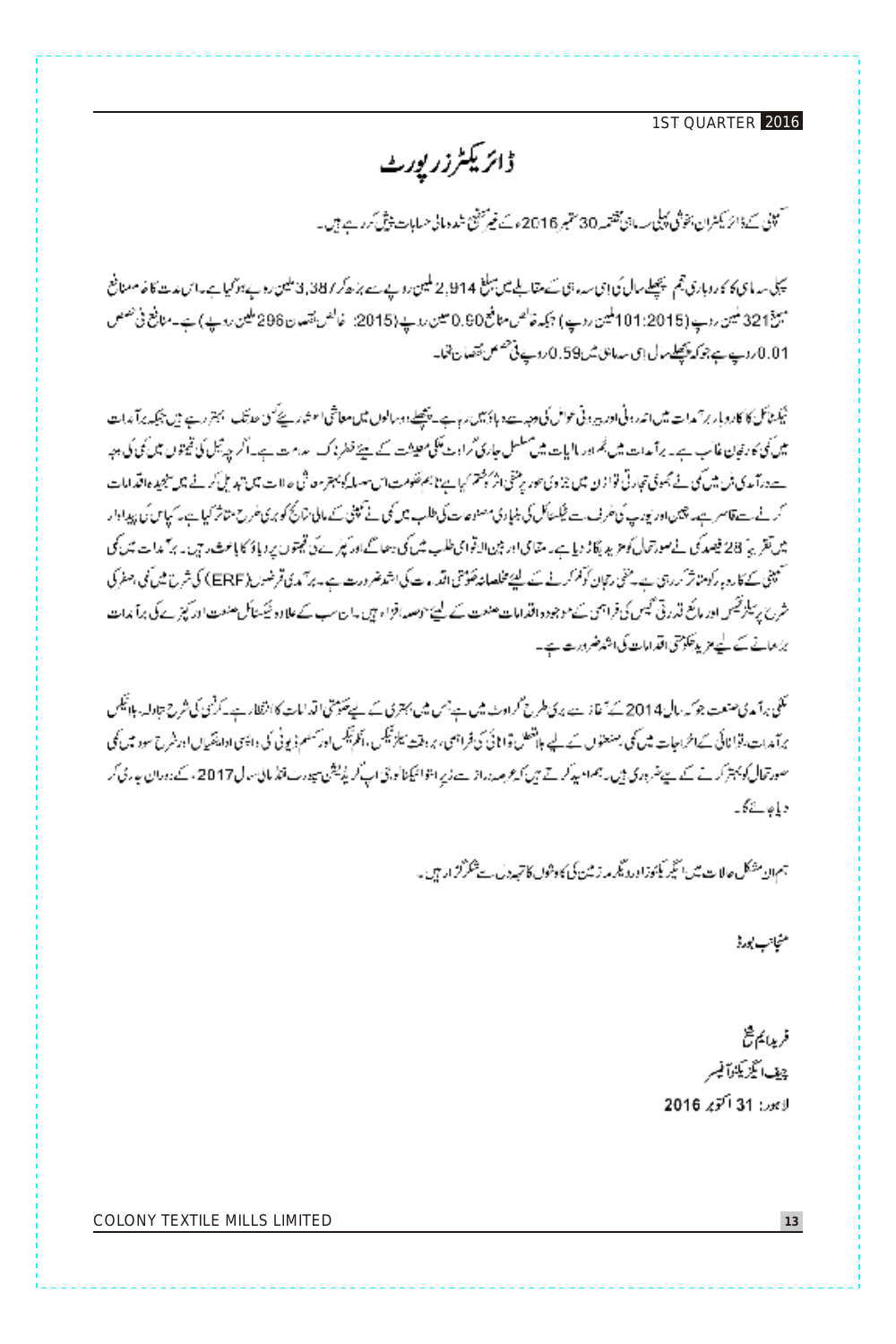

**Chief Financial Officer Director Chief Executive Officer**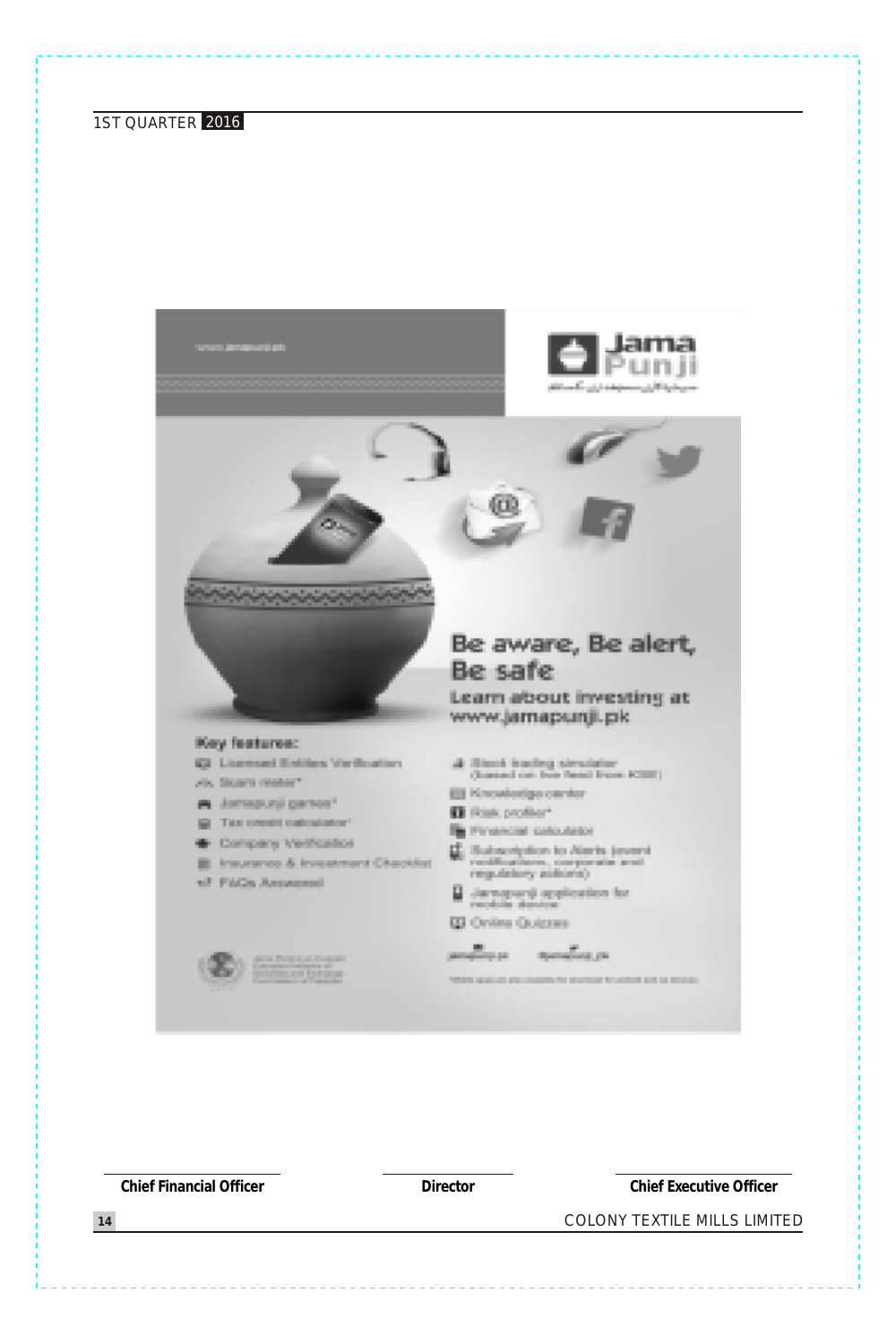## **NOTES**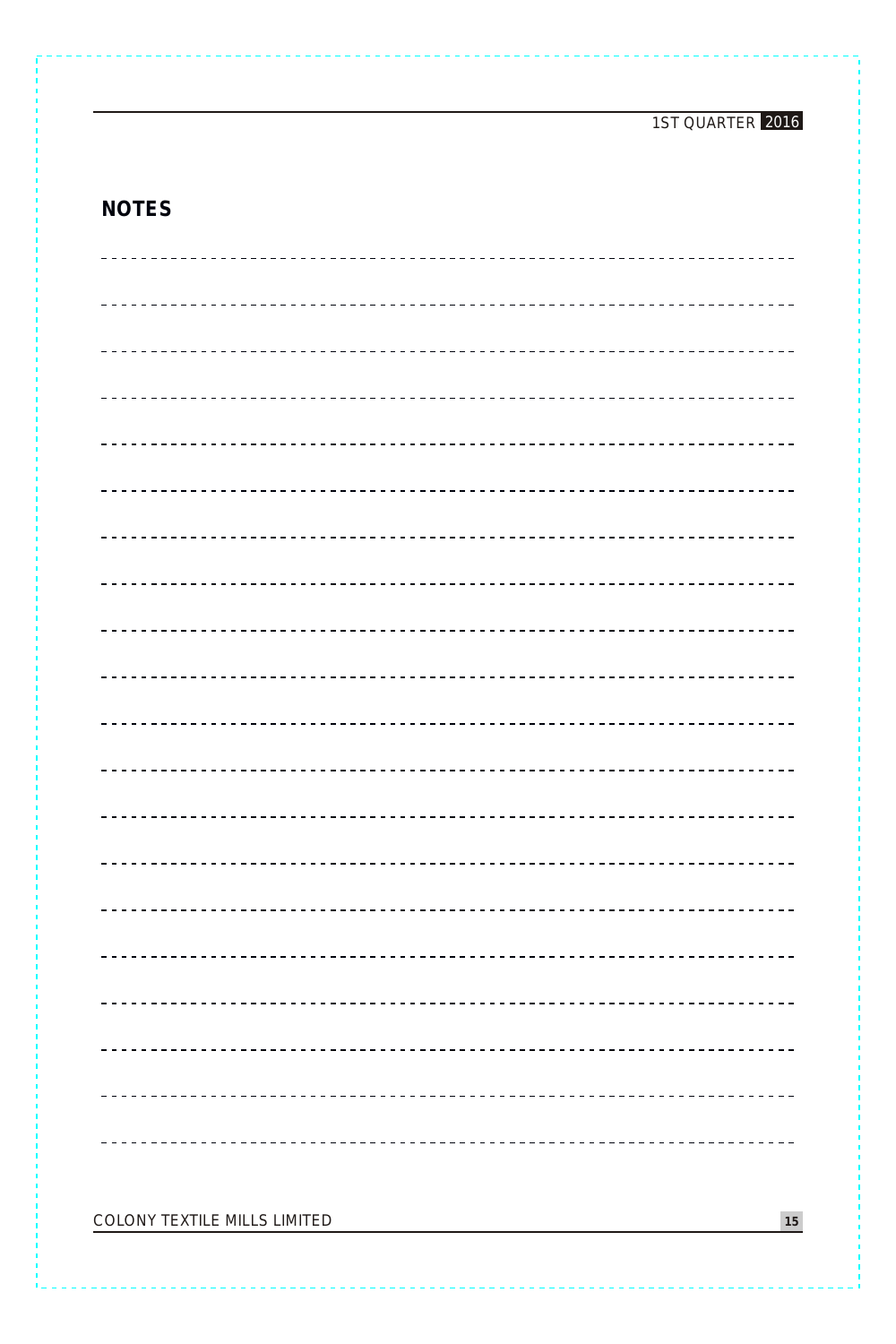### **NOTES**

| COLONY TEXTILE MILLS LIMITED<br>16 |
|------------------------------------|